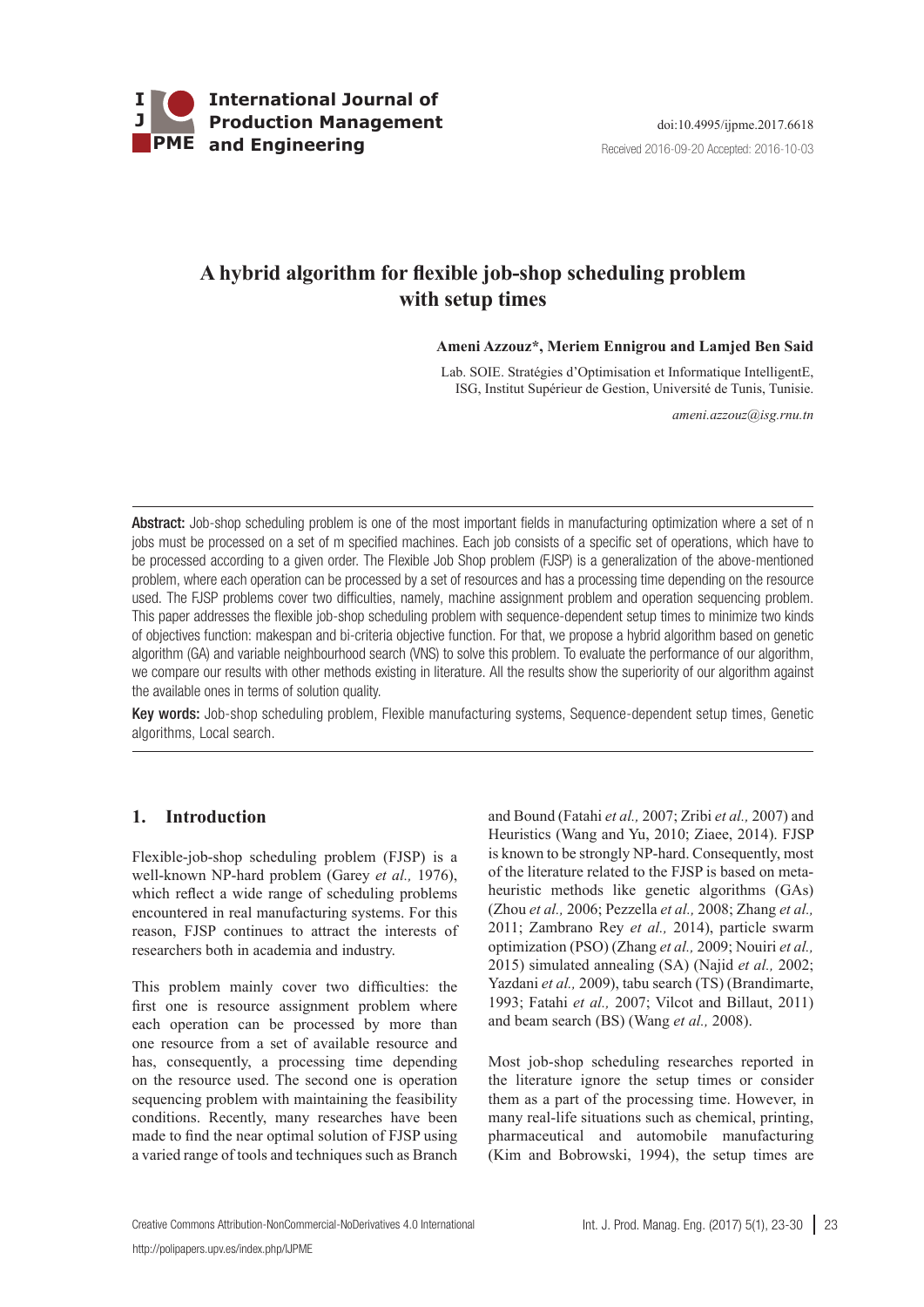not only often required between jobs but they are also strongly dependent on job itself (sequence independent) and the previous job that ran on the same machine (sequence dependent). Hence, reducing setup times is an important task to improve shop performance. The FJSP has been widely studied. However, few papers have considered this problem with setup times.

Among these, Cheung and Zhou (2001) propose a hybrid algorithm based on genetic algorithm and heuristic rules to solve SDST-JSP with minimizing the makespan. For the same problem, Zhou *et al.* (2006) propose an immune algorithm which certifies the diversity of the antibody. Moghaddas and Houshmand (2008) develop a mathematical and heuristic model based on priority rules. Naderi *et al.* (2009) consider the job shop scheduling with sequence-dependent setup times and preventive maintenance policies using four meta-heuristics based on simulated annealing and genetic algorithms.

Considering the flexibility constraints, flexible job-shop problem presents additional difficulty than the classical JSP and requires more effective algorithms. In recent decades, many attempts have been made to find the near optimal solution of SDST-FJSP using a varied range of tools and techniques. Imanipour (2006) was the first one who investigates the SDST-FJSP. The author modeled the problem as a non linear mixed integer programming model and proposes a tabu search for the same problem. Saidi-Mehrabad and Fattahi (2007) presented a Tabu Search for solving the SDST-FJSP to minimize makespan. They assumed in their research that each operation can be performed by two machine alternatives. They compared their obtained results with the results of the lingo software. Bagheri and Zandieh (2011) propose a variable neighborhood search (VNS) based on integrated approach to minimize an aggregate objective function (AOF) where  $AOF = \alpha F1 + (1-\alpha)F2$  and  $\alpha$  denote the weight given respectively to makespan (F1) and mean tardiness (F2). To evaluate this model, the authors generate randomly 20 problem instances under four different classes. Using the same AOF, Sadrzadeh (2013) present an artificial immune system algorithm (AIS) and a particle swarm optimization algorithm (PSO) and prove that both algorithms works better than VNS of Bagheri and Zandieh (2011).

Mousakhani (2013) formulate the SDST-FJSP as a mixed integer linear programming model to minimize total tardiness and present a meta-heuristic based on iterated local search for the same problem. Oddi *et al.* (2011) considers the SDST-FJSP to minimize the makespan using the iterative flattering search (IFS) and propose a new benchmark which is denoted SDST-HUdata. It consists of 20 instances produced as an extension of the existing wellknown benchmarks of FJSP of Hurink *et al.* (1994). Gonzàlez *et al.* (2013) develop memetic algorithm to minimize the makespan which the tabu search was applied to every chromosome generated by the genetic algorithm. In order to evaluate their model, they used the same benchmark as in Oddi *et al.* (2011) and prove that the memetic algorithm has obtained a better result than the IFS. Recently, Rossi (2014) investigate the SDST-FJSP with transportation times using ant-colony algorithm with reinforced pheromone. The most recent comprehensive survey of scheduling problem with setup times is given by Allahverdi (2015).

Nevertheless, most of the above-mentioned research considered only one method optimization to solve SDST-FJSP. However, the literature reviews show that none of these methods are sufficient on their own to solve this NP-hard problem. For that, in this paper, we propose a hybrid genetic algorithm (HGA) based on GA and VNS for the SDST-FJSP. Then, we show that our algorithm can be very effective with respect to the state of the art. The remainder of this paper is organized as follows. In section 2, we formulate the problem and we give an illustrative example. Section 3 presents the proposed algorithm to solve the SDST-FJSP. Section 4 describes the performance of our algorithm on a set of benchmark problems and explains the most interesting results. Conclusions and some future works are presented in section 5.

## **2. Problem definition**

The SDST-FJSP can be defined as follows: this problem consists in performing n jobs on m machines. The set machines is noted M,  $M = \{M1, \ldots, Mk\}$ . Each job i consists of a sequence of ni operations (routing). Each routing has to be performed to complete a job. The execution of each operation j of a job i (noted Oij) requires one machine out of a set of given machines Mi,j (i.e. Mi,j is the set of machines available to execute Oij). The problem is to define a sequence of operations together with assignment of start times and machines for each operation.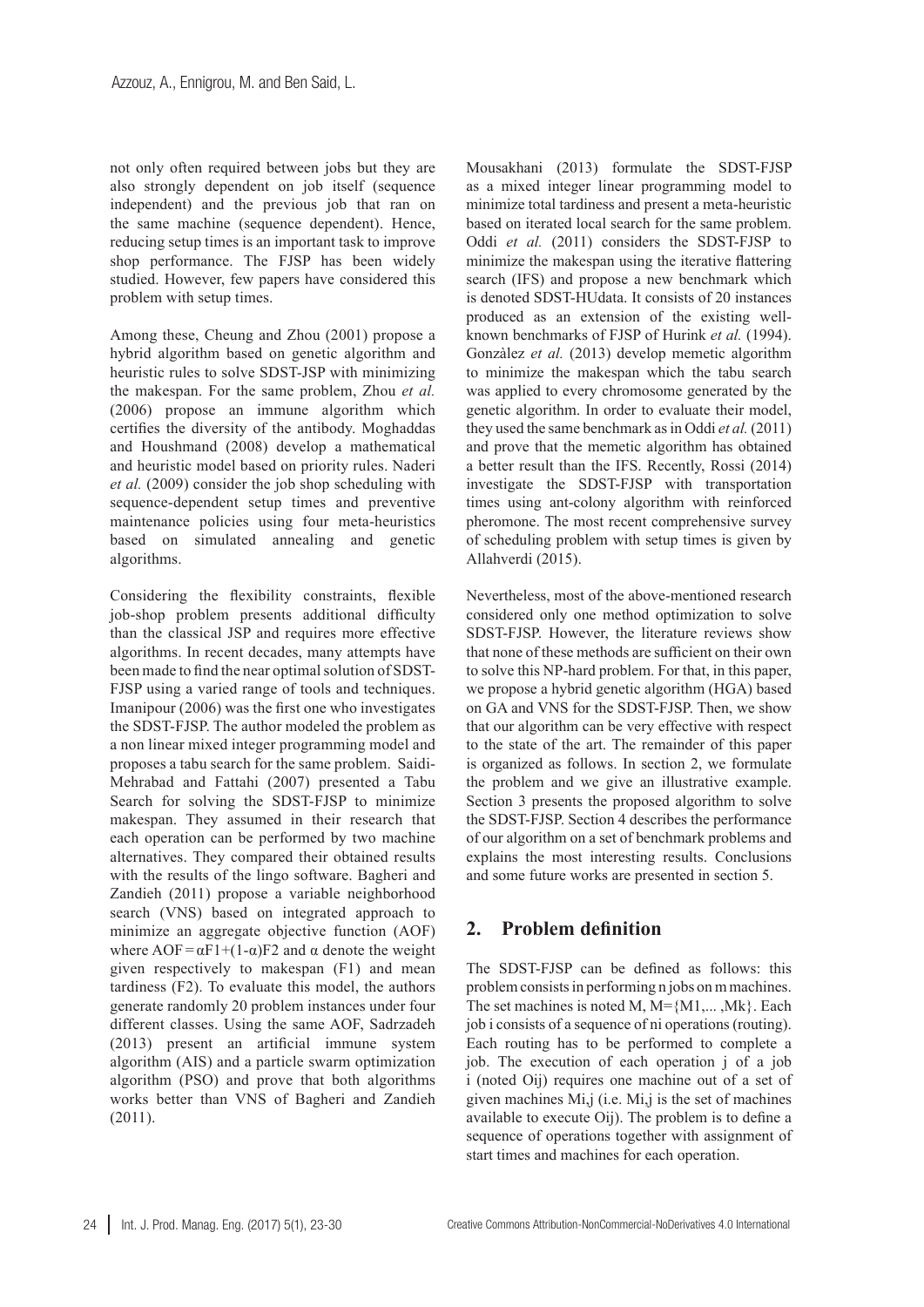Assumptions considered in this paper are the following: (1) jobs are independent of each other; (2) machines are independent of each other; (3) one machine can process at most one operation at a time; (4) no preemption is allowed; (5) all jobs are available at time zero; (6) Setup times are dependent on the sequence of jobs. When one of the operations of a job t is processed before one of those of job i  $(t\neq i)$  on machine Mk, the sequence dependent setup time is St, i, k>0.

The current SDST-FJSP based on these assumptions is aimed to minimize two kinds of objective functions:

- Minimize the makespan (i.e. the time required to complete all jobs)
- Minimize Aggregate objective function (AOF) where  $\text{AOF} = \alpha \text{F}1 + (1 - \alpha) \text{F}2$  and  $\alpha$  denote the weight given respectively to makespan (F1) and mean tardiness (F2).

FJSP is classified as Total FJSP and Partial FJSP (Kacem *et al.,* 2002). In Total FJSP (T-FJSP), each operation can be processes by all machines. However, in Partial FJSP (P-FJSP), at least one operation may not be processed on all machines. Several researches pointed out that the P-FJSP is more complex as compared to T-FJSP on the same scale. In this paper, we consider the P-FJSP.

To illustrate this problem, we consider an instance with three jobs and three machines. In Table 1, we show the processing time of each operation. The symbol "-" means that the machine can not execute the corresponding operation. Table 2 presents the sequence dependent setup times of each job. For instance, the setup time for job3 after job2 on machine M1 is  $S2,3,1=2$  and the setup time for  $i$ ob2 after job1 on machine M3 is S1,2,3=2.

**Table 1.** Processing times.

| Job | Operation M1    |                | M <sub>2</sub> | M <sub>3</sub> |
|-----|-----------------|----------------|----------------|----------------|
| J1  | <b>O11</b>      | 4              |                | 5              |
|     | O12             |                | 3              | $\overline{4}$ |
|     | O13             | 6              | 5              |                |
| J2  | O <sub>21</sub> | 3              |                | $\overline{4}$ |
|     | O22             | $\overline{4}$ | 5              |                |
|     | O23             |                | $\overline{4}$ | 7              |
| J3  | O31             | 5              | 3              |                |
|     | O32             |                | 4              |                |
|     | O33             | 4              | 5              | 3              |

**Table 2.** Sequence-dependent setup times.

|                  | Machine1 |               | Machine2 |          |                                              | Machine3       |                               |               |          |
|------------------|----------|---------------|----------|----------|----------------------------------------------|----------------|-------------------------------|---------------|----------|
| Job              |          |               |          |          | Job1 Job2 Job3 Job1 Job2 Job3 Job1 Job2 Job3 |                |                               |               |          |
| Dummy            | 3        | 2             | -1       | 2        | $\overline{4}$                               |                | $\overline{4}$                | 3             |          |
| Job1             | $\Omega$ |               | 3        | $\Omega$ | 2                                            | $\overline{4}$ | $\Omega$                      | $\mathcal{D}$ | 3        |
| Job <sub>2</sub> |          | $\Omega$      | 2        | 4        | $\theta$                                     | $\mathcal{R}$  | $\mathfrak{D}_{\mathfrak{p}}$ | $\Omega$      | 4        |
| Job3             |          | $\mathcal{R}$ | $\Omega$ | 2        | -1                                           | $\Omega$       | 3                             | $\mathcal{P}$ | $\theta$ |

Dummy job signifies the starting of a job on each machine. When one of the operations of a jobi is the first operation executed on machine Mk, the dummy job is Di,k. For example, if O3,1 is the first operation executed on machine M2, then, dummy job value would be  $D3,1=1$ . In order to explain better this problem, we represent a Gantt Chart of solution on Figure 1.



Figure 1. Gantt Chart of solution.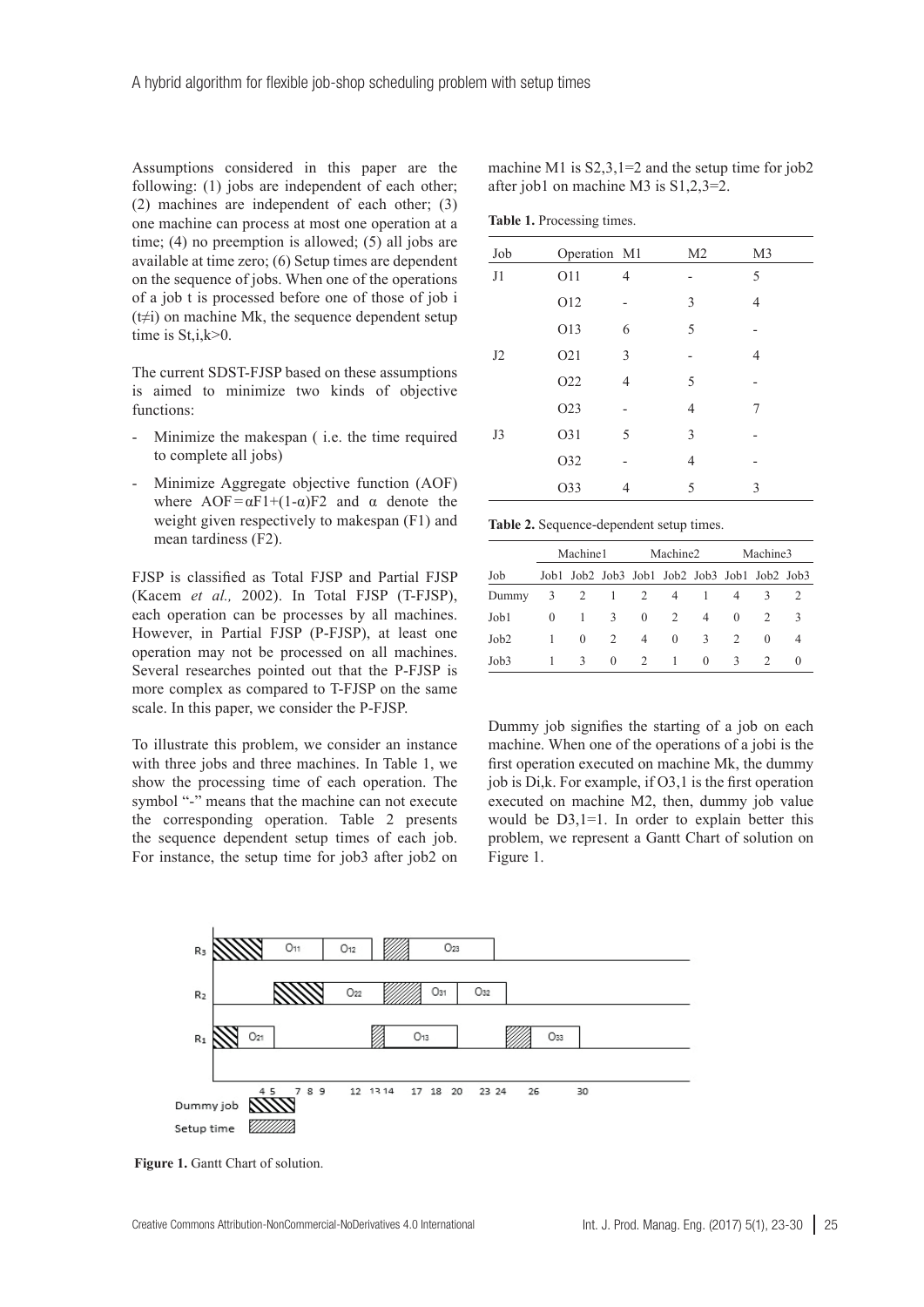## **3. Hybrid Genetic algorithm for SDST-FJSP**

Since the discovery of the genetic algorithms by Holland (1975), they have been recognized as a powerful methods for solving combinatorial optimization problems such as scheduling problems. GA can find problem solutions by imitating natural selection mechanisms, using choosing, crossing and mutation operations. In this section, we present the step by step algorithm included our adaptation of the different HGA parameters to our problem.

#### **3.1. HGA procedures**

**Step1 (Initialization Scheme):** Generate an initial parent population of N solutions. Here, we propose an improved function of initial population which is based on three traditional dispatching rules as following: 20% using shortest processing time (SPT); 20% using longest processing time (LPT); 20% using heuristic rules based on local search algorithm; the remaining with random solution. We coded the solution as binary matrix where the rows represent Furthermore, the order in which they appear in the matrix describes the sequence of operations present in the solution. The columns correspond to the used machines as described in the Figure 2.

**Step2 (selection):** Choose (N/2) members from the parent population using tournament selection.

**Step3 (Reproduction phase):** Regarding to a certain probability, we perform crossover, mutation or VNS algorithm in order to create the offspring population. For that, we use the crossover operator order 1 which consists on selecting randomly two positions XP1 and XP2 in parent1 (which is coded by a binary matrix). Subsequently, the middle part is copied to the offspring1. The rest of this child is filled from the parent2 starting with position XP2+1, and jumping elements that are already presented in offspring1. The same steps are repeated for the second offspring by starting with the parents2. Figure 2 shows an example of this procedure. Till now to the mutation operator, we use the mutation technique proposed by Pezzella *et al.* (2008), in which, we select one operation with the maximum workload (i.e. the amount of work that a machine produces in a specified time period). Then we assign it to the machine with the minimum workload if possible. The VNS algorithm is used as a reproduction operator. In the next section, we will focus our attention on the specific VNS we have used.

**Step4 (Environmental selection):** Fill the new population using a replacement strategy. The new population is formed with the N best solutions. If the stopping criterion is met then return the best solution; otherwise, return to Step 2.

Refore crossover



After crossover

|     |              | M1 M2 M3     |              |      |                         | M1 M2 M3 |   |
|-----|--------------|--------------|--------------|------|-------------------------|----------|---|
| 032 | 0            | 1            | 0            | 023  | 0                       | $\Omega$ | 1 |
| 033 | 0            | 1            | $\mathbf{0}$ | 031  | $\overline{\mathbf{0}}$ | 1        | 0 |
| 022 | $\mathbf 0$  |              | 0            | 7711 |                         |          | ο |
| 012 | 0            | 0            | $\mathbf{1}$ | 032  | 0                       |          | 0 |
| 013 | $\mathbf{1}$ | $\mathbf{0}$ | 0            | 012  | $\overline{0}$          | 1        | 0 |
| 023 | 0            | 0            | $\mathbf{1}$ | 022  | $\overline{1}$          | 0        | 0 |
| 031 | 0            |              | 0            | 033  | 0                       | $\bf{0}$ | 1 |
| 021 | $\bf{0}$     | $\Omega$     | $\mathbf{1}$ | 021  | $\overline{1}$          | $\bf{0}$ | 0 |
|     |              |              |              | 013  |                         |          | 0 |

**Figure 2.** Crossover operator.

#### **3.2. VNS algorithm**

Traditionally, the hybridization between GA and local search algorithm is based on simple local search. However, we adapted an advanced local search called variable neighborhood search (VNS) inspired from Bagheri and Zandieh (2011) and Ennigrou and Ghedira (2008) as a local search for our algorithm. More in detail, this VNS based on three kinds of neighborhood structures presented as following:

**Step1 (initial solution):** we conserve the same solution representation as in GA.

**Step2 (Generate neighborhood):** In this step, we determine the neighborhood of the current solution. Then, we use three types of moves:

Two positions p1 and p2 are randomly selected on the solution and then, the operations between them are randomly reordered.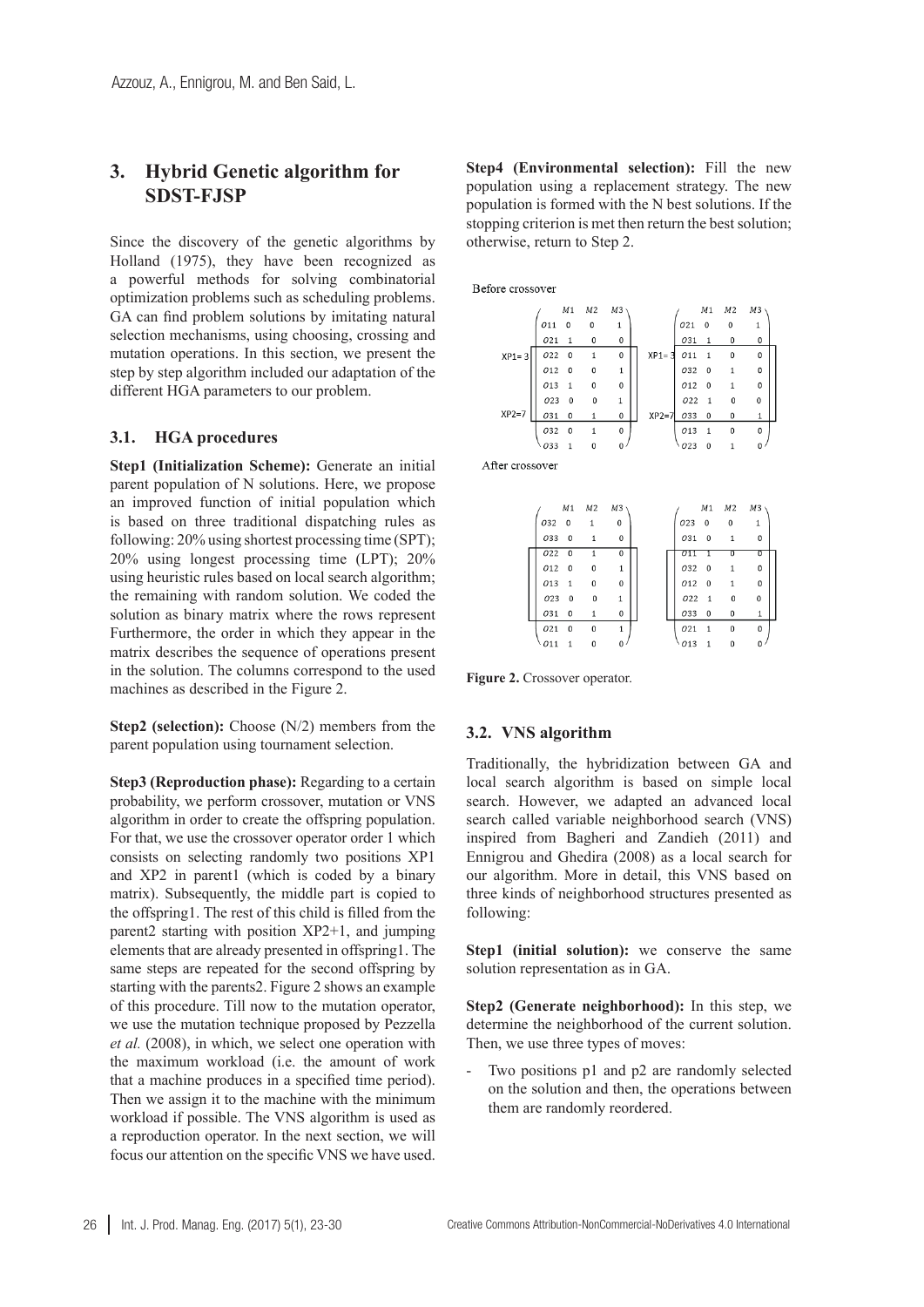- Operation is chosen randomly and then, changing the assignment of the selected operation to another machine.
- The combination between the two precedent neighborhood structures

**Step3 (neighborhood evaluation):** After applying each of the neighborhood structures described above, we execute a local search for certain iteration. We use the same local search as in.

**Step4 (Final Stage):** After a number of iteration of VNS algorithm, the best solution founded is selected to the next population.

### **4. Experimental study**

This section evaluates the performance of our proposed hybrid algorithm for two kinds of objective functions: makespan and Aggregate Objective Function (AOF). For that, we compare our HGA against the available algorithms in the literature including variable neighourbood search (VNS) proposed by Bagheri and Zandieh (2011), an adapted tabu search (TS) proposed by Ennigrou and Ghedira (2008), Artificial Immune System (AIS), Particle swarm Optimization (PSO) from Sadrzadeh (2013) and our GA. Our proposed algorithm has been implemented using JAVA and run on PC with core2Duo, 2,6GHZ and 2GB RAM.

In our experiment, we tested different values for our HGA parameters, and computational experience proves that the following values are more effective for the two problems (i.e. SDST-FJSP with or without learning effects:

- Population size: 150
- Crossover probability: 0.6
- Mutation probability: 0.2
- Local search probability: 0.2
- Number of iteration of HGA (stopping condition): 150 or CPU time limit fixed to n×ni×m×0.1S
- Number of no improvement (stopping condition):20
- Number of iteration of VNS:30.

For the makespan objective function, we consider the same benchmark as in Oddi A. *et al.* (2011) and González, M. *et al.* (2013) which is denoted SDST-HUdata. It consists of 20 instances derived from the first 20 instances of the FJSP benchmark proposed

in Hurink *et al.* (1994). Each instance was created by adding to the original instance one setup time matrix St,k for each machine k. The same setup time matrix was added for each machine in all benchmark instances. Each matrix has size n×n, and the value St,i,k. indicates the setup time needed to reconfigure the machine k when switches from job t to job i. These setup times are sequence dependent and they fulfill the triangle inequality. The non-deterministic nature of our algorithm makes it necessary to carry out multiple runs on the same instance in order to obtain meaningful results.

After ten runs of each generated instance by the abovementioned algorithms, the best solutions obtained for each instance (which is named Solmin) are calculated. We use the relative percentage deviation (RPD) measure to compare the performance of algorithms. RPD is obtained as follows:

RPD = SOLalgo−Solmin/Solmin×100

Where SOLalgo is the makespan of each algorithm.

Table 3 show the performance of the proposed HGA compared with others algorithms. The instance names are listed in the first column, the second column show the size (n×m) of each instance. The third column

**Table 3.** Summary of results in the SDST-FJSP to minimize the makespan: SDST-HUdata benchmark.

| Instance | Size         |            |           |      |            |
|----------|--------------|------------|-----------|------|------------|
| problem  | $n \times m$ | <b>VNS</b> | <b>TS</b> | GA   | <b>HGA</b> |
| La01     |              | 2.54       | 7.36      | 0.00 | 0.00       |
| La02     |              | 1.58       | 8.53      | 2.57 | 0.33       |
| La03     | $10\times 5$ | 2.66       | 5.33      | 0.13 | 0.54       |
| La04     |              | 3.50       | 3.66      | 4.07 | 0.90       |
| La05     |              | 1.11       | 3.58      | 0.16 | 0.24       |
| La06     |              | 4.45       | 2.79      | 2.04 | 0.32       |
| La07     |              | 2.92       | 2.99      | 1.97 | 0.34       |
| La08     | $15\times5$  | 2.37       | 2.41      | 2.86 | 0.65       |
| La09     |              | 3.82       | 3.21      | 0.41 | 0.33       |
| La10     |              | 1.84       | 4.02      | 0.00 | 0.62       |
| La11     |              | 3.32       | 2.08      | 1.61 | 0.34       |
| La12     |              | 5.33       | 2.71      | 2.38 | 0.60       |
| La13     | $20\times 5$ | 3.30       | 3.14      | 3.02 | 1.02       |
| La14     |              | 1.70       | 1.76      | 1.26 | 0.93       |
| La15     |              | 2.37       | 1.18      | 1.97 | 1.95       |
| La16     |              | 2.37       | 4.04      | 0.00 | 0.76       |
| La17     |              | 4.34       | 2.39      | 0.07 | 0.14       |
| La18     | $10\times10$ | 1.86       | 5.81      | 0.91 | 0.35       |
| La19     |              | 6.37       | 6.67      | 0.11 | 0.17       |
| La20     |              | 4.84       | 9.36      | 2.48 | 0.35       |
| Average  |              | 3.12       | 4.15      | 1.40 | 0.54       |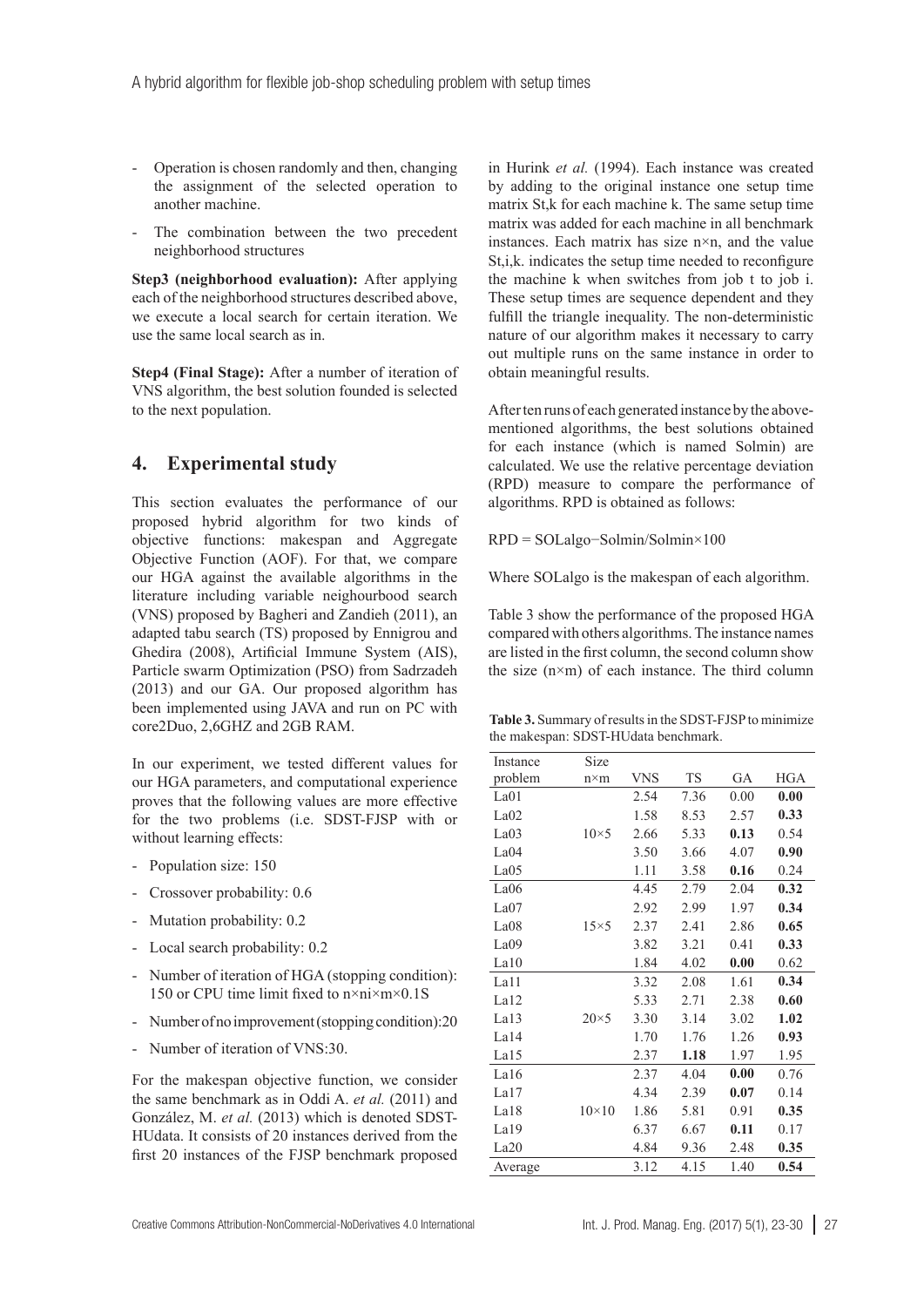

**Figure 3.** The average RPD of the algorithms versus the number of jobs.



**Figure 5.** The average RPD of the algorithms of each type of problem class for  $\alpha=0.5$ 

represents the flexibility (i.e. the average number of alternative machines for each operation). The third, fourth, fifth and sixth columns report the obtained results of VNS algorithm (Bagheri and Zandieh, 2011), TS algorithm (Ennigrou and Ghedira, 2008), our GA only and HGA.

The obtained results show that the proposed HGA performs better than the others algorithms in 13 instances. Only in instance La03, La05 La10, La16, La17 and La18 GA has gained better results. However, in instance La15, TS obtained the better results. The proposed HGA outperforms the others algorithms with average RPD of 0.54 while the worst performing algorithm is TS with average RPD of 4.15. Moreover, we notice that HGA obtained the best average RPD of 0.35 in the largest number of machine against 4.58, 6.48 and 0.71 for VNS, TS and GA respectively.



**Figure 4.** The average RPD of the algorithms of each type of problem class for  $\alpha=0.25$ .



**Figure 6.** The average RPD of the algorithms of each type of problem class for  $\alpha=0.75$ .

To further evaluate the performance of our algorithm, we study the interaction between the performance of the algorithm and the problem size in Figure 3. We remark that our algorithm keeps its robust performance in different problem sizes.

Furthermore, for the AOF, we consider artificial benchmarks according to the function proposed by Bagheri and Zandieh (2011). We propose four classes of instances.These classes are different in number of jobs, n, number ofoperations for each job i, ni, and number of machines, m, that are denoted as  $(n \times n \times m)$ . The generated instances have partial flexibility and the number of available machines for each operation (AMO) is generated randomly according to uniform distribution. Table 4 summarizes the characteristics of the artificial benchmarks used in this paper. In

|                    | $n \times n \times m$ | AMO     | Processing time | <b>SDST</b> | Dummy Jobs |
|--------------------|-----------------------|---------|-----------------|-------------|------------|
| Class <sub>1</sub> | $10\times5\times5$    | U(1,5)  |                 |             |            |
| Class <sub>2</sub> | $15\times5\times8$    | U(1,8)  |                 |             |            |
| Class <sub>3</sub> | $10\times10\times5$   | U(1,5)  | U(20,100)       | U(20,60)    | U(20, 40)  |
| Class4             | $15\times10\times10$  | U(1,10) |                 |             |            |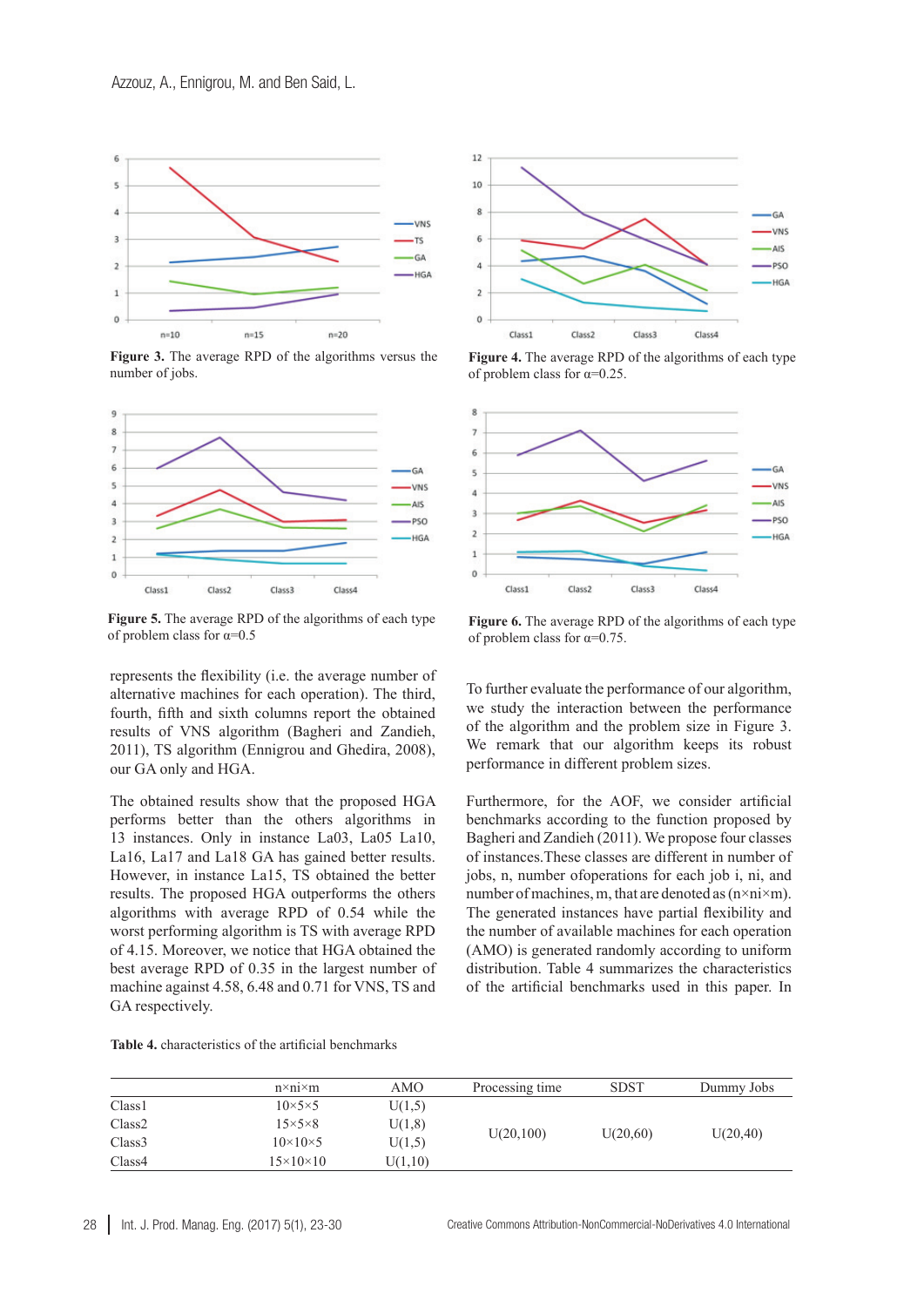order to introduce due dates, we consider the same formula as in (Bagheri & Zandieh, 2011).

Overall, compared to VNS, AIS, PSO and GA, our HGA has a superiority result to minimize the AOF for all  $\alpha$  values. Moreover, from the results shown in figures 4, 5 and 6, we remark that HGA is more effective with  $\alpha = 0.25$  then  $\alpha = 0.75$ . Otherwise, our algorithms have the best results with mean tardiness against makespan objective function.

### **5. Conclusions**

In this paper, we focus on solving the flexible job shop scheduling problem where sequence dependent setup times are also taken into account. We have proposed a hybrid genetic algorithm to minimize

two kinds of objective functions: makespan and aggregate objectives function. For that, we tested HGA on two kinds of benchmark. Results showed that the present HGA is better than other algorithms. In future works, it will be interesting to investigate the dynamic scheduling problem to closely reflect the real flexible job shop scheduling environment. For the same reason, we will consider the multi-criteria scheduling problem and the scheduling problems with learning effects considerations.

### **Acknowledgements**

This he authors would like to say thanks to Miguel A. Gonzalez for providing us with the SDST-FJSP instances.

## **References**

- Allahverdi, A. (2015). The third comprehensive survey on scheduling problems with setup times/costs. *European Journal of Operational Research,* 246(2), 345-378. <https://doi.org/10.1016/j.ejor.2015.04.004>
- Azzouz, A., Ennigrou, M., Jlifi, B. (2015). Diversifying TS using GA in Multi-Agent System for solving Flexible Job Shop Problem. *In Proceedings of the 12th International Conference on Informatics in Control, Automation and Robotics*, 94-101. [https://doi.](https://doi.org/10.5220/0005511000940101) [org/10.5220/0005511000940101](https://doi.org/10.5220/0005511000940101)
- Azzouz, A., Ennigrou, M., Jlifi, B., Ghedira, K. (2012). Combining Tabu Search and Genetic Algorithm in a Multi-agent System for Solving Flexible Job Shop Problem. *In Artificial Intelligence (MICAI), 2012, 11th Mexican International Conference on, pp. 83-88. IEEE.* [https://](https://doi.org/10.1109/micai.2012.12) [doi.org/10.1109/micai.2012.12](https://doi.org/10.1109/micai.2012.12)
- Bagheri, A., Zandieh, M. (2011). Bi-criteria flexible job-shop scheduling with sequence-dependent setup times Variable neighborhood search approach. *Journal of Manufacturing Systems,* 30(1), 8-15. <https://doi.org/10.1016/j.jmsy.2011.02.004>
- Brandimarte, P. (1993). Routing and scheduling in a flexible job shop by tabu search. *Journal Annals of Operations Research,* 41(3), 157- 183.<https://doi.org/10.1007/bf02023073>
- Cheung, W., Zhou, H. (2001). Using genetic algorithms and heuristics for job shop scheduling with sequence-dependent setup times. *Annals of Operations Research,* 107(1), 65-81. <https://doi.org/10.1023/A:1014990729837>
- Fattahi, P., Saidi-Meradbad, M., Jolai, F. (2007). Mathematical Modeling and heuristic approaches to flexible job shop scheduling problems. *Journal of intelligent manufacturing*, 18(3), 331-342. <https://doi.org/10.1007/s10845-007-0026-8>
- González, M. A., Rodriguez Vela, C., Varela, R. (2013). An efficient memetic algorithm for the flexible job shop with setup times. *In Twenty-Third International Conference on Automated*, pp. 91-99.
- Hurink, J., Jurisch, B., Thole, M. (1994). Tabu search for the job-shop scheduling problem with multi-purpose machines. *Operations-Research-Spektrum*, 15(4), 205-215.<https://doi.org/10.1007/BF01719451>
- Imanipour, N. (2006). Modeling solving flexible job shop problem with sequence dependent setup times. *International Conference on Service Systems and Service Management. IEEE*, 2, 1205-1210.<https://doi.org/10.1109/icsssm.2006.320680>
- Kim, S.C., Bobrowski, P.M. (1994). Impact of sequence-dependent setup time on job shop scheduling performance. *The International Journal of Production Research*, 32(7), 1503-1520. <https://doi.org/10.1080/00207549408957019>
- Moghaddas, R., Houshmand, M. (2008). Job-shop scheduling problem with sequence dependent setup times. *Proceedings of the International MultiConference of Engineers and Computer Scientists*, 2, 978-988.
- Mousakhani, M. (2013). Sequence-dependent setup time flexible job shop scheduling problem to minimise total tardiness. *International Journal of Production Research*, 51(12), 3476-3487.<https://doi.org/10.1080/00207543.2012.746480>
- Naderi, B., Zandieh, M., Ghomi, S.F. (2009). Scheduling sequence-dependent setup time job shops with preventive maintenance. *The International Journal of Advanced Manufacturing Technology*, 43, 170-181. <https://doi.org/10.1007/s00170-008-1693-0>